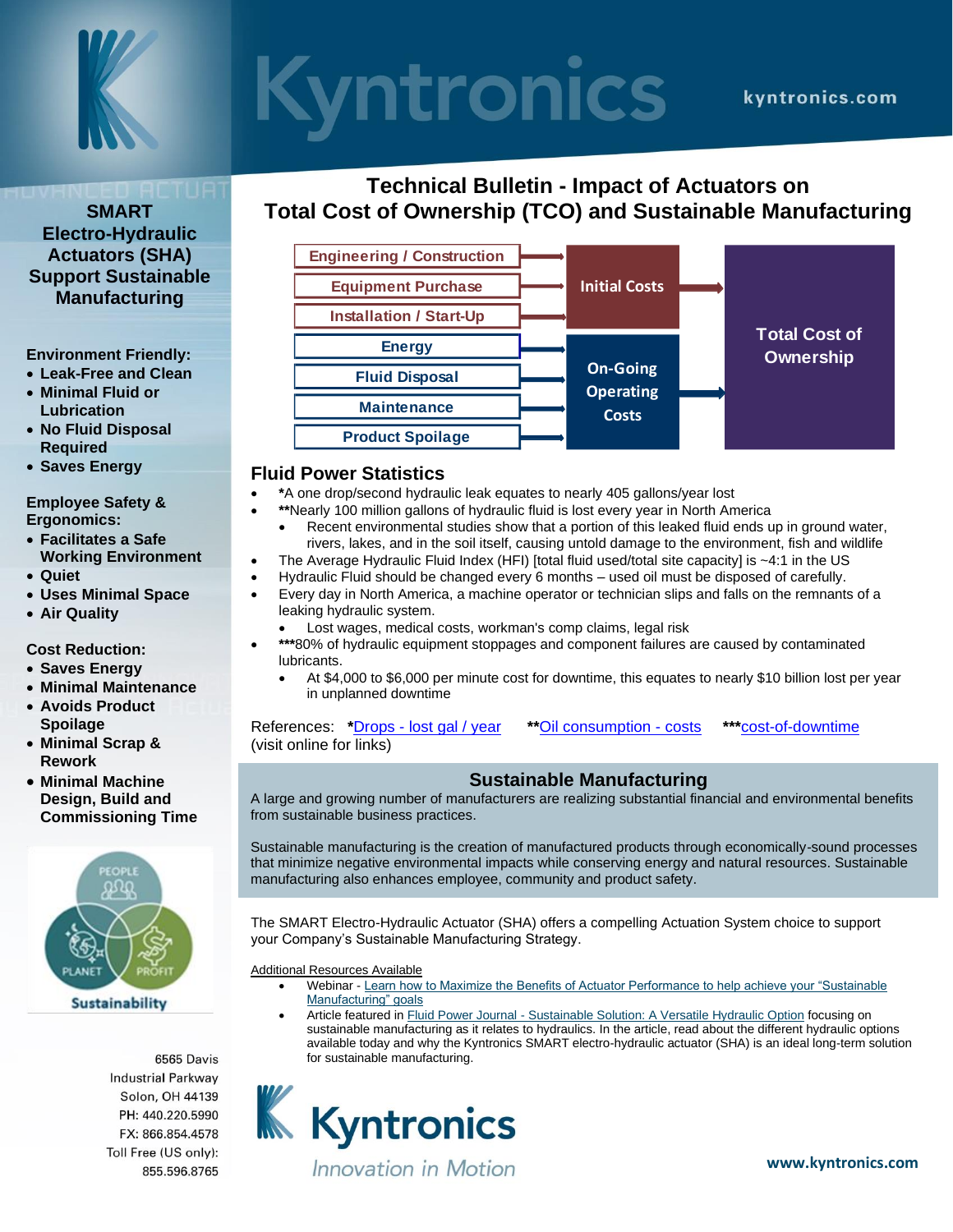# **Kyntronics**

### **Annual Operating Cost Comparison**

### **Kyntronics SMART Electro-Hydraulic Actuators (SHA) vs. Traditional Hydraulic System (HPU)**

| <b>Cost Component</b>                                                        | <b>SHA</b> | <b>HPU</b> | <b>Basis / Comments</b>                                                              |                                               |
|------------------------------------------------------------------------------|------------|------------|--------------------------------------------------------------------------------------|-----------------------------------------------|
| <b>Environmental</b>                                                         |            |            |                                                                                      | <b>Assumptions</b>                            |
| <b>Oil Replenishment</b>                                                     | \$0        | \$27,200   | \$34/gal X 800 gallons (4:1 HFI)                                                     | • 30 HP Hydraulic Power Unit                  |
| <b>Used Oil Disposal</b>                                                     | \$0        | \$16,000   | \$20/gal X 800 gallons (4:1 HFI)                                                     | (HPU)<br>• Hydraulic Fluid Index (HFI =       |
| <b>Energy</b>                                                                |            |            | SHA 70% efficient @ \$0.10 / KWh                                                     | 4:1)                                          |
| <b>Power on Demand</b>                                                       | \$966      | \$9.664    | HPU 22% efficient @ \$0.10 / KWh                                                     | • 200-gallon HPU / System                     |
| <b>Maintenance Time / Floor Space</b>                                        |            |            | <b>SHA is All-In-One</b>                                                             | Capacity                                      |
| <b>Floor Space</b>                                                           | \$0        | \$2,000    | HPU-10'x10' @ \$20 per sq-ft                                                         | • Continually running HPU<br>• 30% duty cycle |
| <b>Maintenance Time</b>                                                      | \$1,750    | \$5,250    | SHA @ 1 hr/week @ Labor \$35/hr<br>HPU @ 3 hrs/week @ Labor \$35/hr                  |                                               |
| <b>Human Factor</b>                                                          |            |            | oil leaks that create hazardous conditions                                           |                                               |
| Time off / Medical / Legal                                                   | \$0        | \$2,000    | lost days + medical costs + legal costs                                              |                                               |
| <b>Machine Downtime/Product Qlty</b>                                         |            |            |                                                                                      |                                               |
| 80% of unplanned machine<br>downtime is caused by<br>contaminated lubricants | \$0        | \$10,000   | SHA is totally sealed, no leak risk<br>\$4k-\$6k average downtime costs per incident |                                               |
| <b>Product Spoilage</b>                                                      | \$0        | \$10,000   | 1% scrap due to product contamination                                                |                                               |
| <b>Annual Operating Costs</b>                                                | \$2,716    | \$82,114   |                                                                                      |                                               |

## **The Ideal Actuation Solution**



**The Kyntronics SMART Electro-Hydraulic Actuator Accomplishes This and More**

Solon, OH 44139 PH: 440.220.5990 FX: 866.854.4578 Toll Free (US only): 855.596.8765 **K** Kyntronics Innovation in Motion

**www.kyntronics.com**